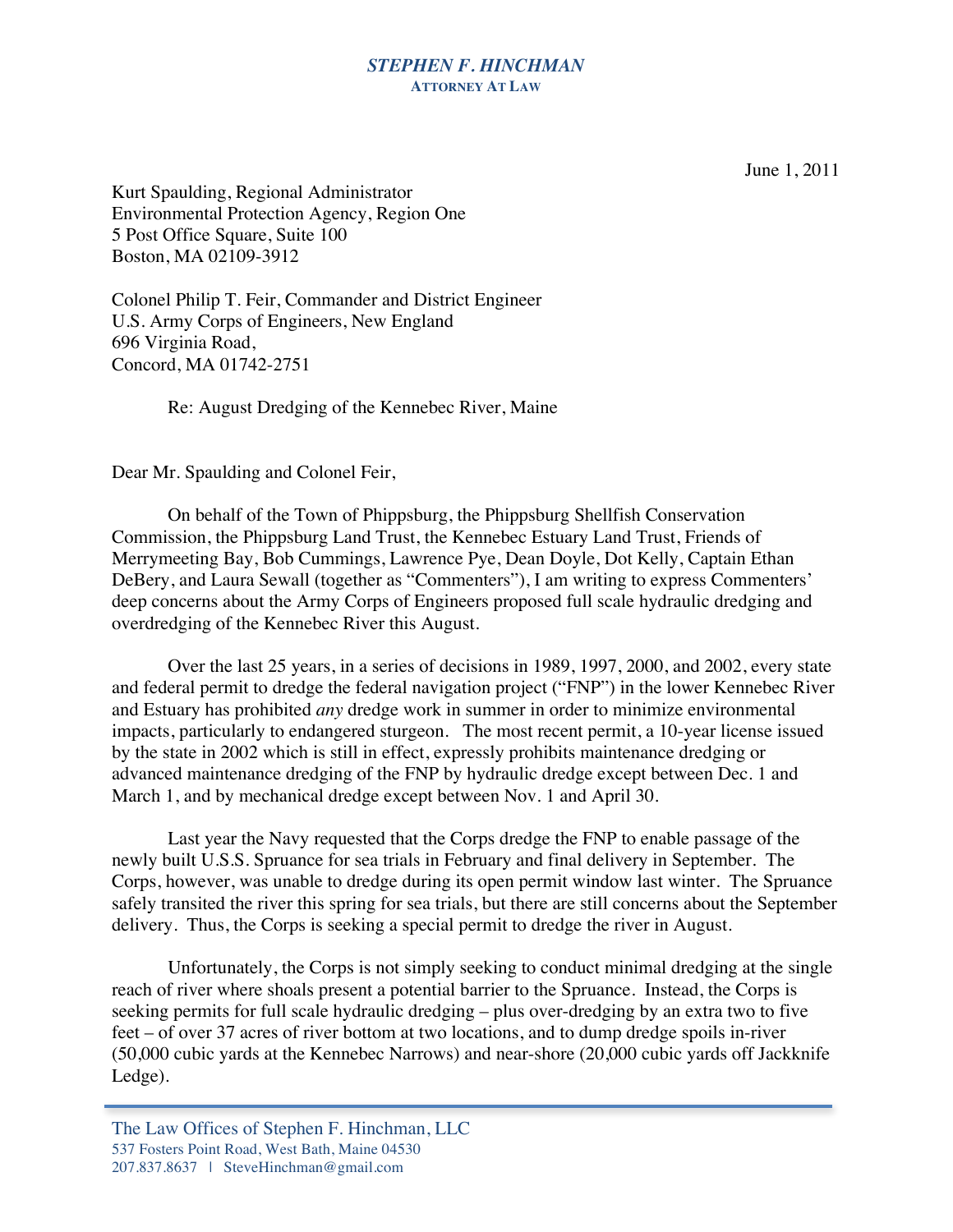Commenters are concerned that dredging and dumping on this scale in August would be devastating, both to the river and shore environments and to the Phippsburg community. It could smother some of Phippsburg's most productive lobster grounds and shellfish flats at a time of year when lobstering and clamming are busiest and most profitable. It will cloud water quality and ruin striper fishing; it will likely kill or injure large numbers of endangered Atlantic salmon and shortnose sturgeon, as well as many of the other fish species migrating down the Kennebec in August. It may drive recreational boaters, fishermen, beach-goers and other tourists out of the area at the height of the season.

Even the Corps' staff has acknowledged that the impacts of dredging in August are severe: project manager Bill Kavanaugh wrote to the Maine DEP and DMR on April 5, 2011, "we're all in agreement that August isn't the best month for dredging – in fact it probably can't get any worse relative to the Kennebec."

Nonetheless, the Corps is pressing forward with a full scale summer project. Despite the lack of an environmental assessment or a biological opinion and incidental take statement for shortnose sturgeon and salmon (or Atlantic sturgeon, which is proposed for listing), the Corps has already completed and closed its public comment period, issued its "Construction Solicitation and Specifications" (#W912WJ-11-B-0002), and obtained a 401 water quality certification and wetlands permit from the state.

Commenters have appealed the state licenses to the Maine Board of Environmental Protection, and have submitted a letter to the Corps regarding violations of NEPA and the section  $404(b)(1)$  guidelines<sup>1</sup>. Commenters believe the action as proposed will violate both state and federal laws. Specific problems include:

- Failure to consider less environmentally damaging practicable alternatives (including minimum dredging; upland/offshore disposal; and mechanical dredging);
- Violation of Maine Class SA and Class SB water quality standards from disposal of 70,000 cubic yards of dredge spoils in-river and near-shore;
- Failure to meet the 40 C.F.R. § 230 guidelines for evaluation of dredging and disposal sites;
- Harassment, injury and death of endangered sturgeon and salmon; and
- Failure to analyze and disclose reasonably foreseeable and locally intensive economic impacts to area lobstermen, shellfish harvesters, fishing guides, boaters, and tourism and recreation businesses.

Commenters believe these impacts are wholly unnecessary and can be avoided. To the extent summertime dredging proves necessary at all, an emergency minimal dredge using mechanical clamshell buckets would be sufficient to clear a safe path for delivery of the Spruance and yet avoid the severe consequences that a full scale summer dredge would cause to the river, endangered and commercial fish species, and the many local businesses that depend

 $1$  Copies of these documents, and related comments and appeals are available at: http://www.friendsofmerrymeetingbay.org/cybrary/#legal.